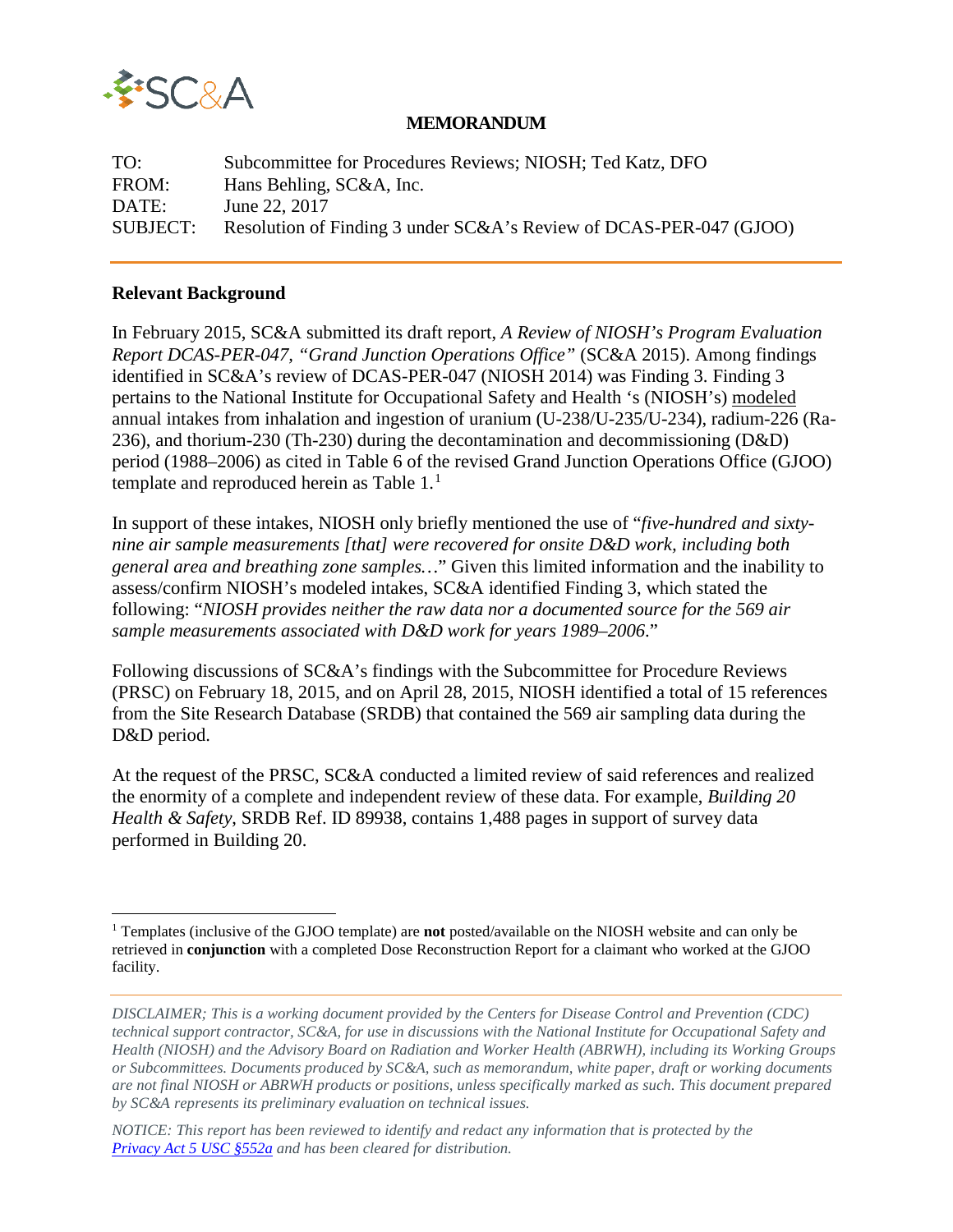Given the time and effort that would be required to retrieve, sort, and analyze these data from among the 15 documents, SC&A issued a request (with approval of Ted Katz, DFO) to NIOSH on February 21, 2017, for summary air sampling data and their analysis.

On February 21, 2017, NIOSH provided SC&A with the needed summary data in the form of a complex spreadsheet. A summary portion of the spreadsheet provided by NIOSH is enclosed here as Figures 1 and 2.

Summary Data for D&D Air Samples. For the 569 air samples that represent the years 1989 through 2001 of the D&D period, 519 samples showed air concentrations with a positive value  $(i.e., > 0)$ . A plot of the natural log y of the 519 positive air samples yielded a distribution shown in Figure 1:

- At  $x = 0$ , this distribution yielded a *y* value of -29.25324 and for  $e^{-29.25324}$  corresponds to a 50th percentile air concentration of  $1.97 \times 10^{-13}$  microcuries per milliliter ( $\mu$ Ci/ml) of gross alpha activity.
- At  $x = 1.645$ , this distribution yielded a *y* value of -26.6525 and for  $e^{-26.6525}$  corresponds to the 95th percentile air concentration of 2.66E-12 µCi/ml of gross alpha activity.

Figure 2 identifies the lognormal fits of air sample data for each of the 13 years for 1989 through 2001. Due to data limitations, years 1988, 1991, 1992, and 1993 could not be assessed; for the remaining nine years, the average 50th and 95th percentile gross alpha air concentrations corresponded to  $2.68\times10^{-13}$   $\mu$ Ci/ml and  $1.906\times10^{-12}$   $\mu$ Ci/ml.

In reviewing the collective versus annualized air concentration data, NIOSH came to the following conclusions, as stated in the revised GJOO template:

*Initially, the air samples captures were analyzed as lognormal distributions yearby-year for the period 1989-2001, but the 50th percentiles were under the estimated MDA for about one third of the years. There was only one sample recovered for 1989 and none for 1991-1993.…Due to the gaps described, the decision was made to analyze the air sample results collectively. The 95th percentile of the lognormal analysis was used to determine the intake rates to be assigned. The 95th percentile from the collective analysis resulted in intakes about 40% higher than the year-by-year analyses.…This distribution is deemed to apply to any D&D period before or after the samples were collected. For example, the D&D was essentially complete by 2001, but Building 20 was demolished in 2006.…The results are shown for both ore and tailings in Table 6. The ore values overestimate the doses from yellowcake by assuming that Ra-226 and Th-232 are in equilibrium with U-238.* [Emphasis added.]

# **Assessment of Assigned Uptakes of U, Ra-226, and Th-230 during D&D**

As shown in Table 1, annual inhalation and ingestion intakes were derived based on the 95th percentile of gross alpha air concentrations from the collective analysis of 519 air samples for

Memo – PER-047 Finding 3 Resolution 2 SC&A – June 22, 2017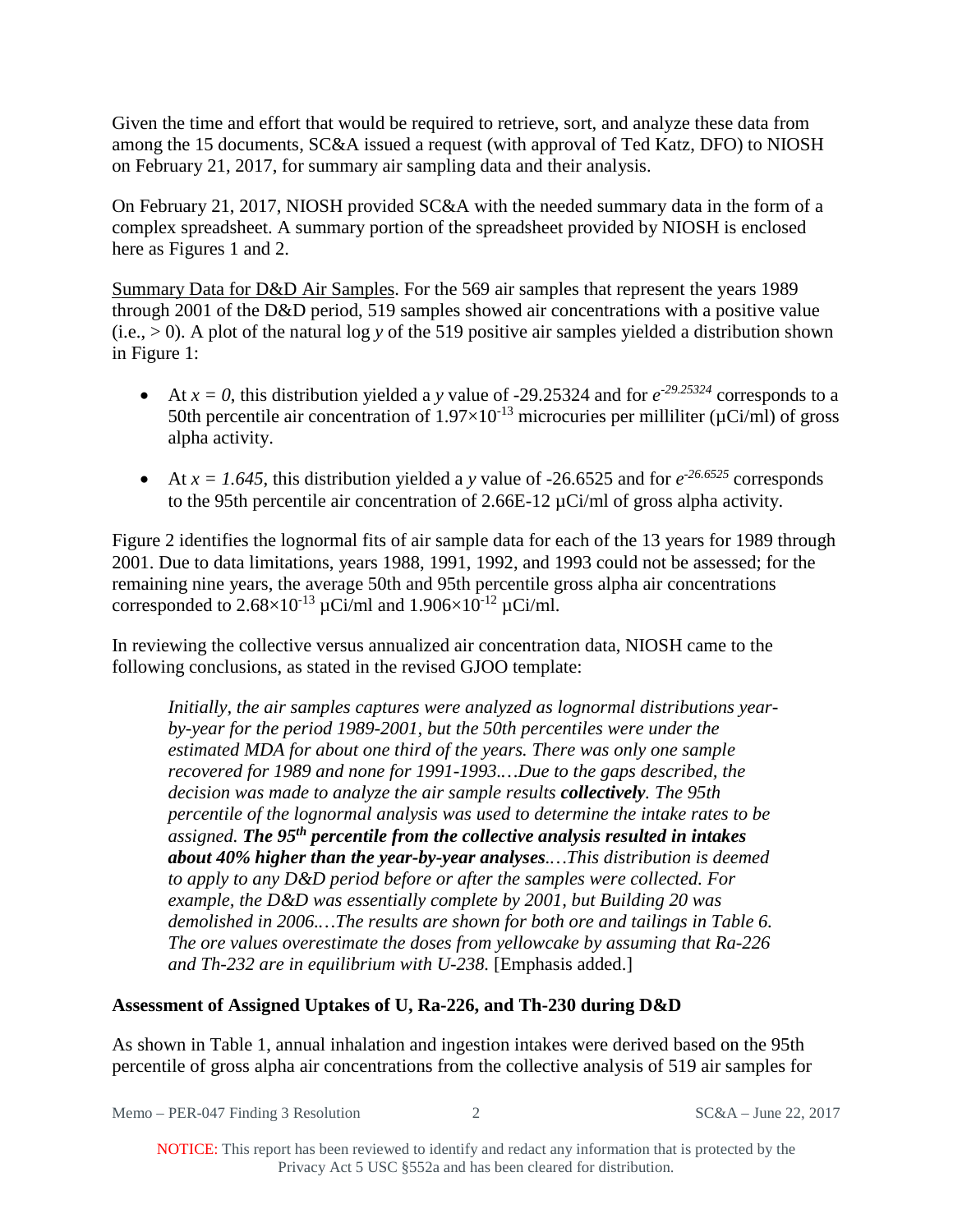(1) four job categories, (2) three radionuclide groupings, and (3) two source terms (i.e., ore and tailings).

As part of this review, SC&A evaluated all assigned intake values for the D&D period. For illustration, however, only the highest job category (i.e., operator) is assessed for the inhalation intakes of U, Ra-226, and Th-230 for each of the two source terms, since all other values are based on fixed ratios of these values.

## Annual Inhalation Intakes for Operator

Ore

- For the 95th percentile gross alpha air concentration of  $2.66E-12 \mu Ci/ml$ , U contributes 50.2 percent and Ra-226 and Th-230 are each assumed to contribute 24.9 percent.
- For annual inhalation, intakes assume breathing rate of 1.2 cubic meter per hour  $(m^3/hr)$  and 2,000 hours per year (hr/y).

 $U_{\text{inhal.}} = (2.66E - 12 \,\mu\text{Ci/ml}) \times (1.0E + 06 \,\text{milliliter per cubic meter [ml/m}^3]) \times (0.502) \times$  $(1.2$  meters per hour  $[m/hr] \times (2,000$  hours per year  $[hr/y]$ )  $= 3.21E-03$  microcuries per year ( $\mu$ Ci/y)

Ra-226 or Th-230 = (2.66E-12 
$$
\mu
$$
Ci/ml) × (1.0E+06 ml/m<sup>3</sup>) × (0.249) × (1.2 m/hr) ×  
\n(2,000 hr/y)  
\n= 1.59E-03  $\mu$ Ci/y

# **Tailings**

• For tailings, the assumed fractional contributions to the gross alpha activity are 0.092 for U, and 0.454 for Ra-226 and Th-230.

 $U_{\text{inhal.}} = (2.66E - 12 \,\mu\text{Ci/ml}) \times (1.0E + 06 \,\text{ml/m}^3) \times (0.092) \times (1.2 \,\text{m/hr}) \times (2,000 \,\text{hr/y})$  $= 0.87E-04 \mu Ci/y$ 

Ra-226 or Th-230 = (2.66E-12  $\mu$ Ci/ml)  $\times$  (1.0E+06 ml/m<sup>3</sup>)  $\times$  (0.454)  $\times$  (1.2 m/hr)  $\times$  $(2,000 \text{ hr/y})$  $= 2.90E - 03 \mu Ci/y$ 

# SC&A's Comments/Observation

A comparison of values derived by SC&A above with corresponding D&D values cited in Table 1, confirms the use of an air concentration of 2.66E-12  $\mu$ Ci/ml. This air concentration of gross alpha activity represents the 95th percentile of 519 air samples collected for years 1989 through 2001 as shown in Figures 1 and 2.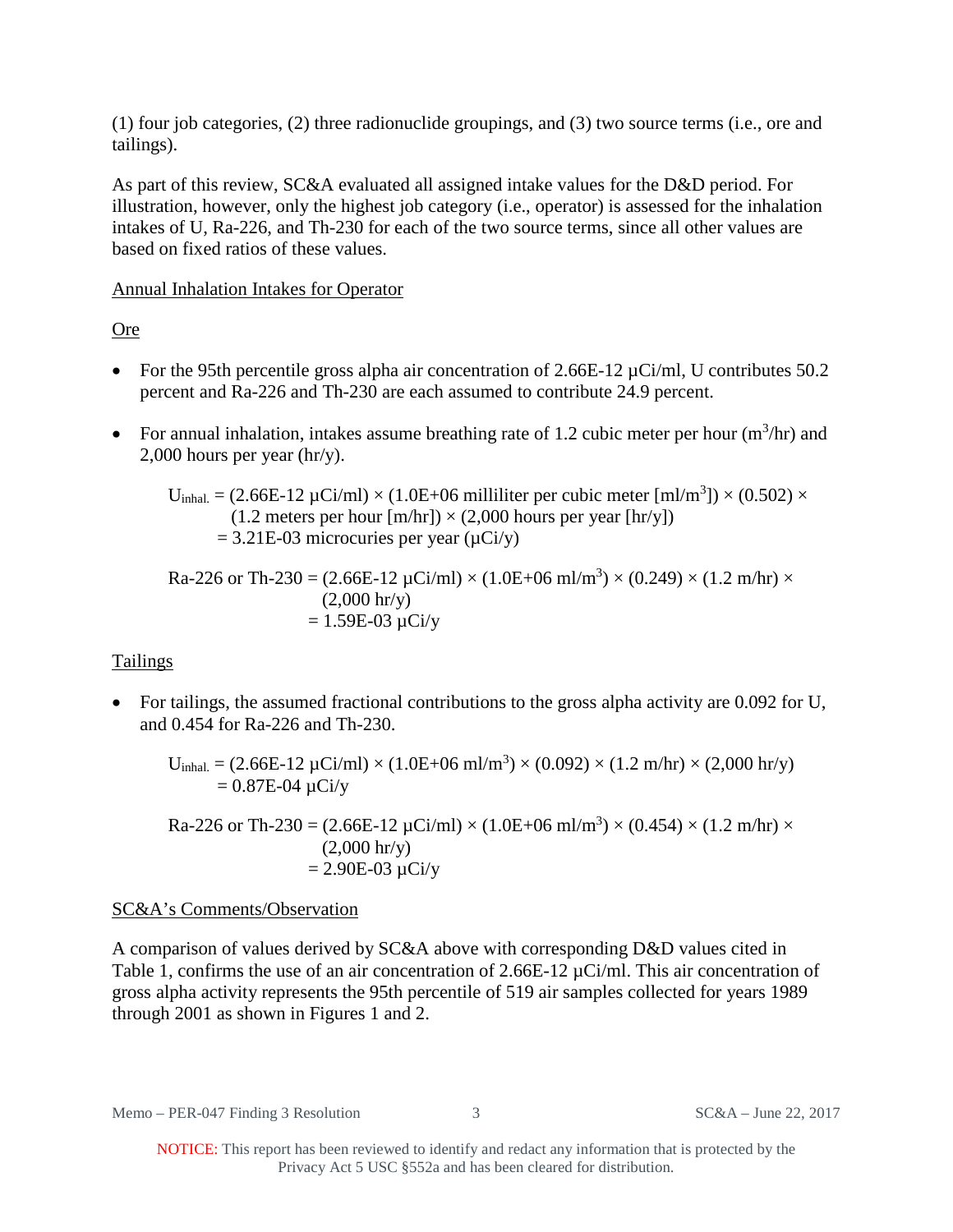SC&A concurs with NIOSH's methodology for the assignment of claimant-favorable internal exposures to unmonitored workers during the D&D period.

SC&A, therefore, recommends closure of Finding 3.

Table 1 shows that for two time periods (i.e., Sample Preparation 1975–1984 [ore] and Sample Preparation 1985–2003 [tailings]) intakes for the job category "General Labor" were one-half the intake of "Operators." The reduced intake for "General Labor" is consistent with guidance in the GJOO template, which states the following:

*The data are assigned to all operations personnel. Intakes for other workers were determined using the ratios between job classes found in Section 8.5.1 of the Technical Basis Document: Site Profiles for Atomic Weapons Employers that Worked Uranium Metals (SRDB Reference 101251). Laborers received one-half the intake of operators, supervisors receive one-quarter, and administrative personnel receive one-tenth of the supervisor intake. The intakes are provided in the Table 6 and are assigned as a constant distribution.* [Emphasis added.]

**Observation 1. It is unclear and inconsistent why intakes for the job category "General Labor" are the same as for "Operator" for the D&D period of 1989–2006.** 

|                                                                                 | <b>Uranium</b>    |                  | Radium-226        |                  | Thorium-230       |                  |
|---------------------------------------------------------------------------------|-------------------|------------------|-------------------|------------------|-------------------|------------------|
| <b>Job Category</b> <sup>a</sup>                                                | <b>Inhalation</b> | <b>Ingestion</b> | <b>Inhalation</b> | <b>Ingestion</b> | <b>Inhalation</b> | <b>Ingestion</b> |
|                                                                                 | $(\mu Ci/yr)$     | $(\mu Ci/yr)$    | $(\mu Ci/yr)$     | $(\mu Ci/yr)$    | $(\mu Ci/yr)$     | $(\mu Ci/yr)$    |
| Sample Preparation 1975-1984 (Ore)                                              |                   |                  |                   |                  |                   |                  |
| <b>Operators</b>                                                                | 7.57E-03          | 1.59E-04         | 7.57E-03          | 1.59E-04         | 7.57E-03          | 1.59E-04         |
| General Labor                                                                   | 3.79E-03          | 7.95E-05         | 3.79E-03          | 7.95E-05         | 3.79E-03          | 7.95E-05         |
| Supervisors                                                                     | 1.89E-03          | 3.98E-05         | 1.89E-03          | 3.98E-05         | 1.89E-03          | 3.98E-05         |
| Administrative                                                                  | 1.89E-04          | 3.98E-06         | 1.89E-04          | 3.98E-06         | 1.89E-04          | 3.98E-06         |
| Sample Preparation 1985-2003 (Tailings)                                         |                   |                  |                   |                  |                   |                  |
| <b>Operators</b>                                                                | 5.74E-04          | 1.21E-05         | 2.83E-03          | 5.95E-05         | 2.83E-03          | 5.95E-05         |
| General Labor                                                                   | 2.87E-04          | $6.03E-06$       | 1.42E-03          | 2.98E-05         | 1.42E-03          | 2.98E-05         |
| Supervisors                                                                     | 1.44E-04          | 3.01E-06         | 7.08E-04          | 1.49E-05         | 7.08E-04          | 1.49E-05         |
| Administrative                                                                  | 1.44E-05          | 3.01E-07         | 7.08E-05          | 1.49E-06         | 7.08E-05          | 1.49E-06         |
| Decontamination and Decommissioning 1989-2006 Natural Uranium (Ore, Yellowcake) |                   |                  |                   |                  |                   |                  |
| Operators                                                                       | 3.21E-03          | 6.74E-05         | 1.59E-03          | 3.33E-05         | 1.59E-03          | 3.33E-05         |
| General Labor                                                                   | 3.21E-03          | 6.74E-05         | 1.59E-03          | 3.33E-05         | 1.59E-03          | 3.33E-05         |
| Supervisors                                                                     | 8.02E-04          | 1.68E-05         | 3.97E-04          | 8.34E-06         | 3.97E-04          | 8.34E-06         |
| Administrative                                                                  | 8.02E-05          | 1.68E-06         | 3.97E-05          | 8.34E-07         | 3.97E-05          | 8.34E-07         |
| Decontamination and Decommissioning 1989-2006 (Tailings)                        |                   |                  |                   |                  |                   |                  |
| <b>Operators</b>                                                                | 5.87E-04          | 1.23E-05         | 2.90E-03          | 6.09E-05         | 2.90E-03          | 6.09E-05         |
| General Labor                                                                   | 5.87E-04          | 1.23E-05         | 2.90E-03          | 6.09E-05         | 2.90E-03          | 6.09E-05         |
| Supervisors                                                                     | 1.47E-04          | 3.08E-06         | 7.25E-04          | 1.52E-05         | 7.25E-04          | 1.52E-05         |
| Administrative                                                                  | 1.47E-05          | 3.08E-07         | 7.25E-05          | 1.52E-06         | 7.25E-05          | 1.52E-06         |

# **Table 1. Reproduction of Table 6, "Inhalation and Ingestion Intake Rates (1975–2006)," from the Revised GJOO Template**

a. If worker duties cannot be determined, then the most claimant-favorable intake rate should be assumed.

Memo – PER-047 Finding 3 Resolution 4 SC&A – June 22, 2017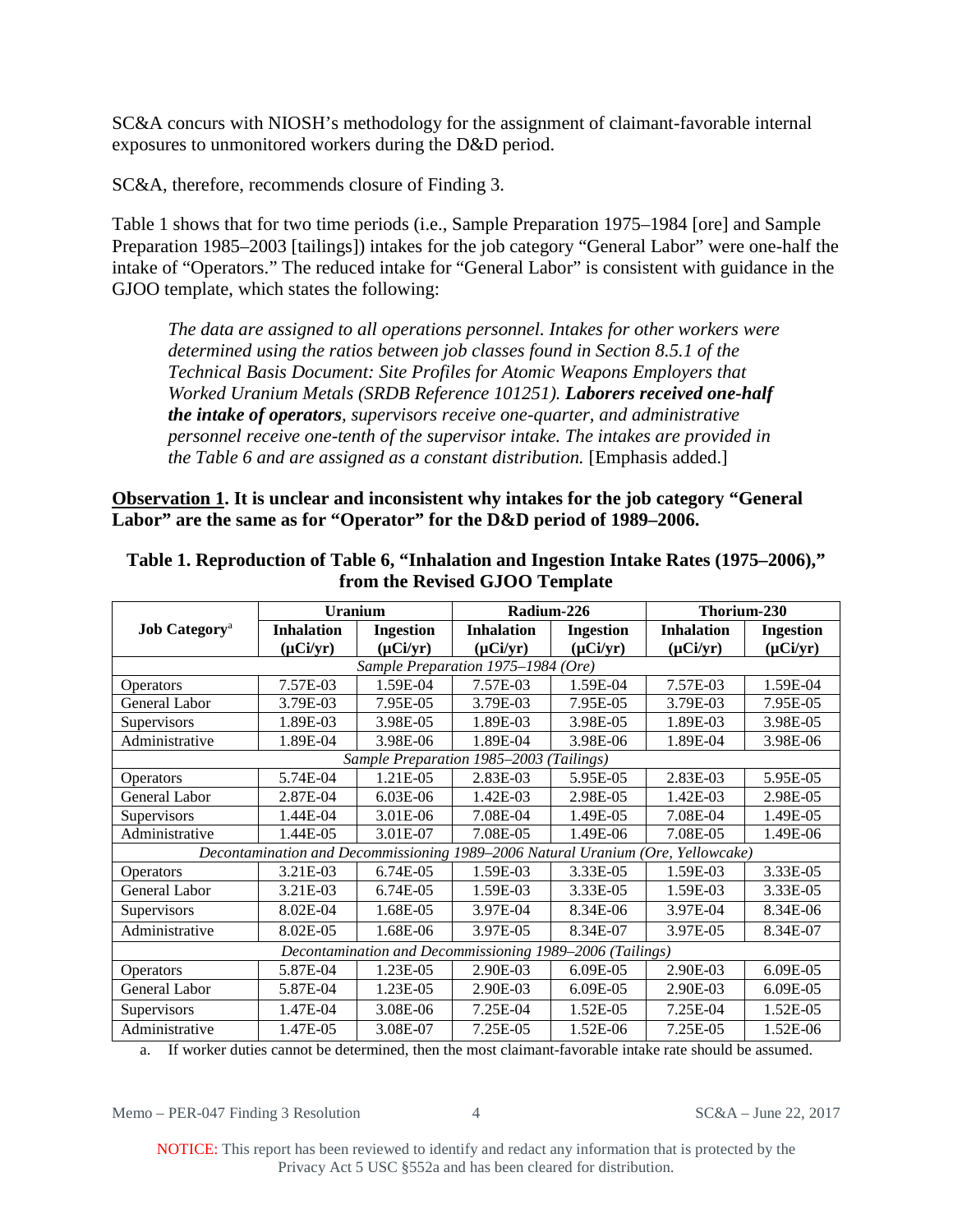

#### **Figure 1. Combined GJOO Air Sample Data**

Memo – PER-047 Finding 3 Resolution 5 5 SC&A – June 22, 2017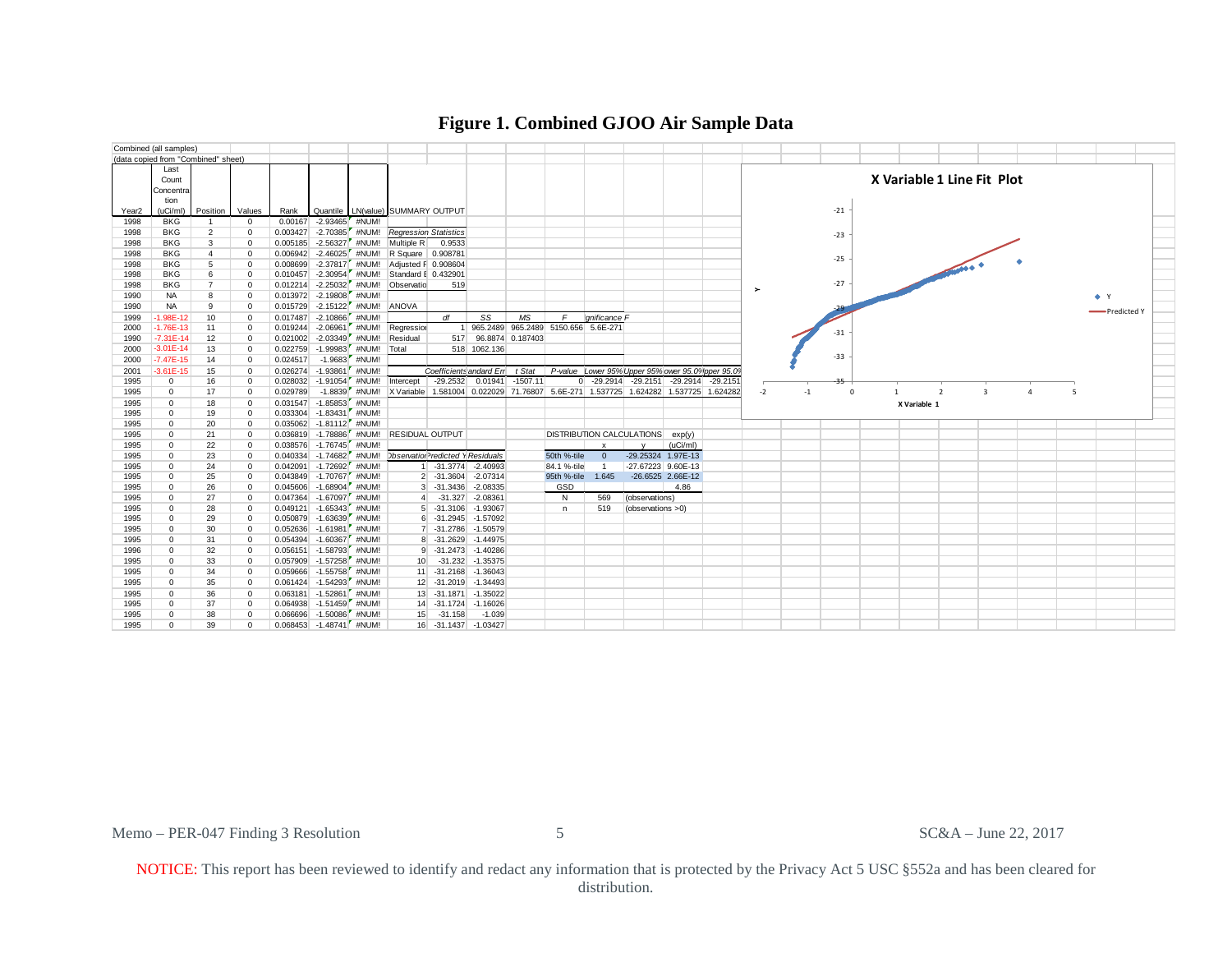

### **Figure 2. Summary of Lognormal Fits to GJOO Air Sample Data**

Memo – PER-047 Finding 3 Resolution 6 6 SC&A – June 22, 2017